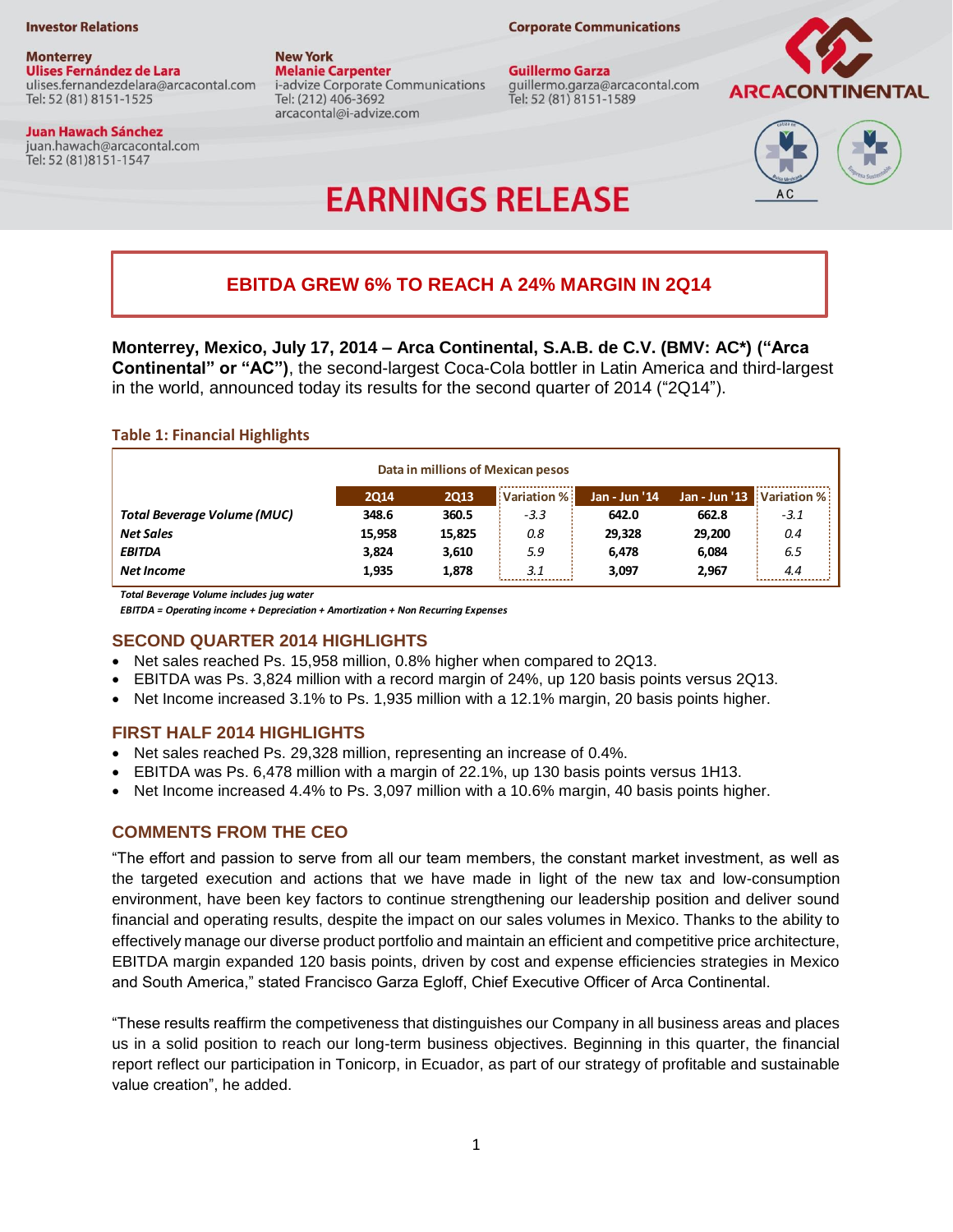



## **CONSOLIDATED RESULTS**

*The figures presented in this report were prepared in accordance with International Financial Reporting Standards ("IFRS"). On April 15, 2014, Arca Continental completed, in association with The Coca-Cola Company, the acquisition of a majority stake in Holding Tonicorp, S.A. This association was realized based on a joint participation with a 50% stake by each party; in this second quarter 2014 report we consolidate in our financial statements the proportion of our participation in this business.* 

#### **Table 2: Consolidated Data**

|                               | 2014   | <b>2Q13</b> | <b>Variation %</b> | Jan - Jun '14 | Jan - Jun '13 | <b>Variation %</b> |
|-------------------------------|--------|-------------|--------------------|---------------|---------------|--------------------|
| Volume by category (MUC)      |        |             |                    |               |               |                    |
| Colas                         | 209.9  | 215.2       | $-2.5$             | 385.5         | 398.0         | $-3.1$             |
| Flavors                       | 49.0   | 52.2        | $-6.1$             | 93.4          | 100.0         | $-6.6$             |
| <b>Sparkling Total Volume</b> | 258.9  | 267.3       | $-3.2$             | 478.9         | 498.1         | $-3.8$             |
| Water*                        | 24.8   | 25.4        | $-2.4$             | 44.0          | 43.3          | 1.8                |
| Still Beverages**             | 16.0   | 17.5        | $-8.8$             | 30.0          | 32.4          | $-7.5$             |
| Volume excluding Jug          | 299.6  | 310.3       | $-3.4$             | 552.9         | 573.7         | $-3.6$             |
| Juq                           | 48.9   | 50.3        | $-2.6$             | 89.1          | 89.0          | 0.0                |
| <b>Total Volume</b>           | 348.6  | 360.5       | $-3.3$             | 642.0         | 662.8         | $-3.1$             |
| Income Statement (MM MXP)     |        |             |                    |               |               |                    |
| Net sales                     | 15,958 | 15,825      | 0.8                | 29,328        | 29,200        | 0.4                |
| EBITDA                        | 3.824  | 3,610       | 5.9                | 6,478         | 6,084         | 6.5                |

*\* Includes all single-serve presentations of purified, flavored, and mineral water.*

*\*\* Includes teas, isotonics, energy drinks, juices, nectars, and fruit beverages.* 

## **FINANCIAL ANALYSIS**

### **INCOME STATEMENT**

 Consolidated net sales for 2Q14 reached Ps. 15,958 million and Ps. 29,328 million for the first half of 2014, up 0.8% and 0.4% (4.5% and 4.6% on a currency-neutral basis), respectively, when compared to the same periods in 2013 (-2.7% and -1.5% excluding Tonicorp, respectively).

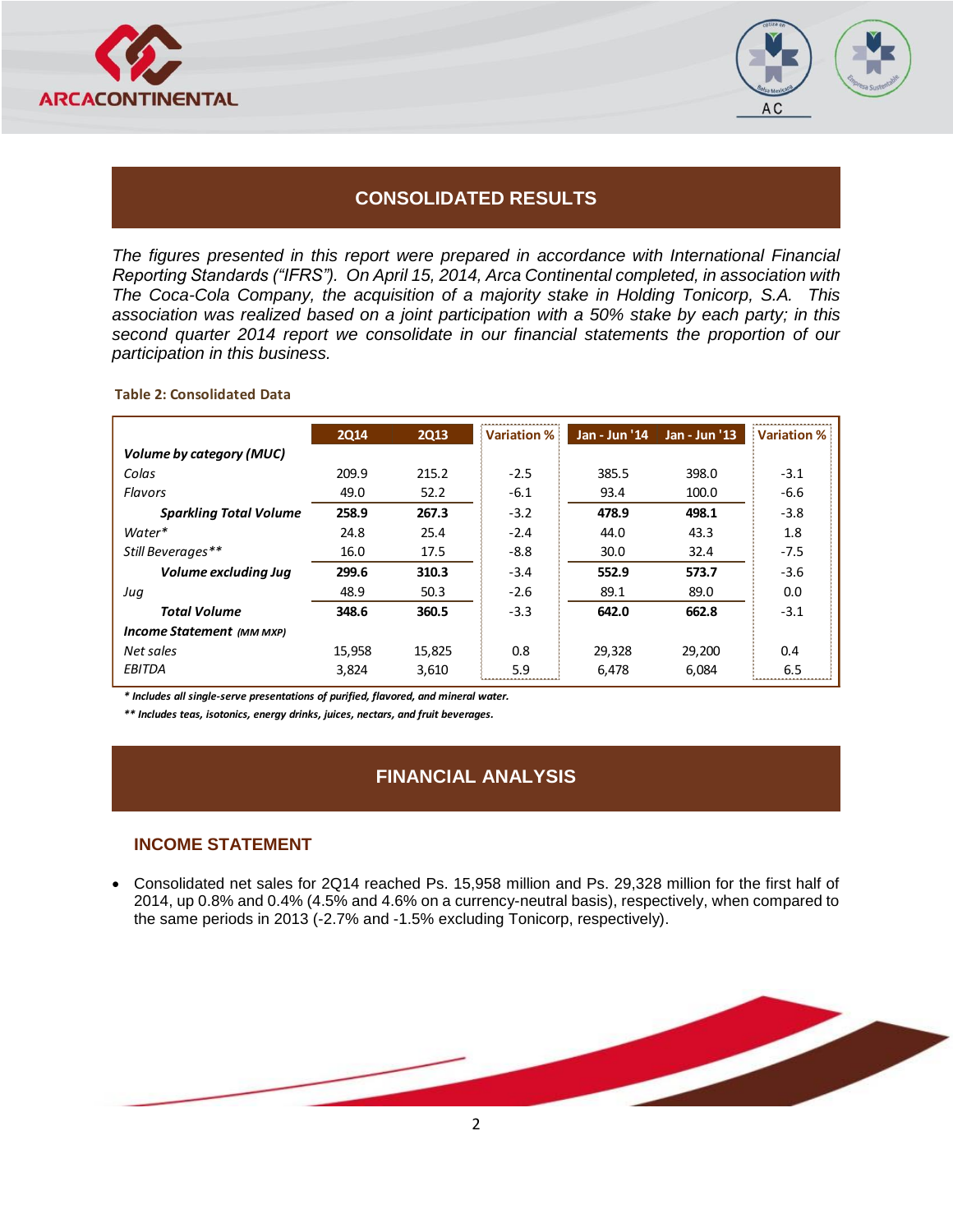



- As a result of the challenging economic environment and low consumption levels in the franchises we operate, total volume decreased 3.3% in 2Q14 to 349 MUC. During the first six months of 2014, the sparkling segment declined 3.8% while still beverages declined 2.2% to reach a total volume drop of 3.1%, including jug water.
- During 2Q14, cost of sales declined 2.4% thanks to the efficiencies achieved in the value chain production process, lower sweetener costs and lightening of PET packaging (-6.8% excluding Toni). Consolidated gross profit rose 4.4% to Ps. 7,882 million. Consolidated gross margin reached 49.4%, up 170 basis points. First half gross profit reached Ps. 14,369 million with a 49% margin, up 230 basis points versus last year.
- Selling and administrative expenses increased 5.3% (2.4% excluding Tonicorp) from Ps. 4,613 million to Ps. 4,859 million in 2Q14. The increase stemmed from higher marketing expenses due to the World Cup campaigns and the expansion of cooler coverage as well as higher prices of fuel, production and distribution equipment maintenance which drove the rise in fixed expenses. For the first half of 2014, selling and administrative expenses reached Ps. 9,316 million, reflecting an increase of 5.3% (3.6% excluding Tonicorp).
- Consolidated operating income rose 6.1% (3.7% excluding Tonicorp) in 2Q14 compared to 2Q13, to Ps. 3,105 million with an operating margin of 19.5%. As of June 30, 2014, operating income reached Ps. 5,131 million with an operating margin of 17.5%.
- Consolidated EBITDA in 2Q14 increased 5.9% (3.6% excluding Tonicorp) to Ps. 3,824 million representing a record margin of 24%, up 120 basis points. In the first half of 2014, EBITDA increased 6.5% (5.1% excluding Tonicorp) to Ps. 6,478 million, representing a margin of 22.1%, 130 basis points higher than in the first half of 2013. On a currency-neutral basis, EBITDA would have grown 7.8% during 2Q14 and 9.6% in the first half of 2014.
- The integral financial result for 2Q14 was Ps. 263 million compared to Ps. 251 million in 2Q13. This period included financial costs and expenses of Ps. 250 million, compared to Ps. 226 million in 2Q13.
- Income tax provision for the quarter reached Ps. 882 million, 14.1% higher than in 2Q13, reflecting an effective tax rate of 30.8% as a result of the fiscal regime changes in Mexico in 2014.
- Arca Continental reported net income of Ps. 1,935 million in 2Q14, up 3.1%, representing a net margin of 12.1%, for an additional 20 basis points. For the first half of 2014, net income reached Ps. 3,097 million, reflecting a net margin of 10.6%, up 40 basis points.

## **BALANCE SHEET & CASH FLOW STATEMENT**

- As of June 30, 2014 Arca Continental registered cash of Ps. 7,318 million and bank debt of Ps. 16,663 million, resulting in net debt of Ps. 9,345 million. The Net Debt/EBITDA ratio was 0.7x.
- Net operating cash flow reached Ps. 6,409 million as of June 30, 2014.
- CAPEX for the quarter totaled Ps. 1,652 million, allocated mainly towards the acquisition of cooling equipment and the expansion of returnable glass and PET packages to offer consumers more affordable product options.

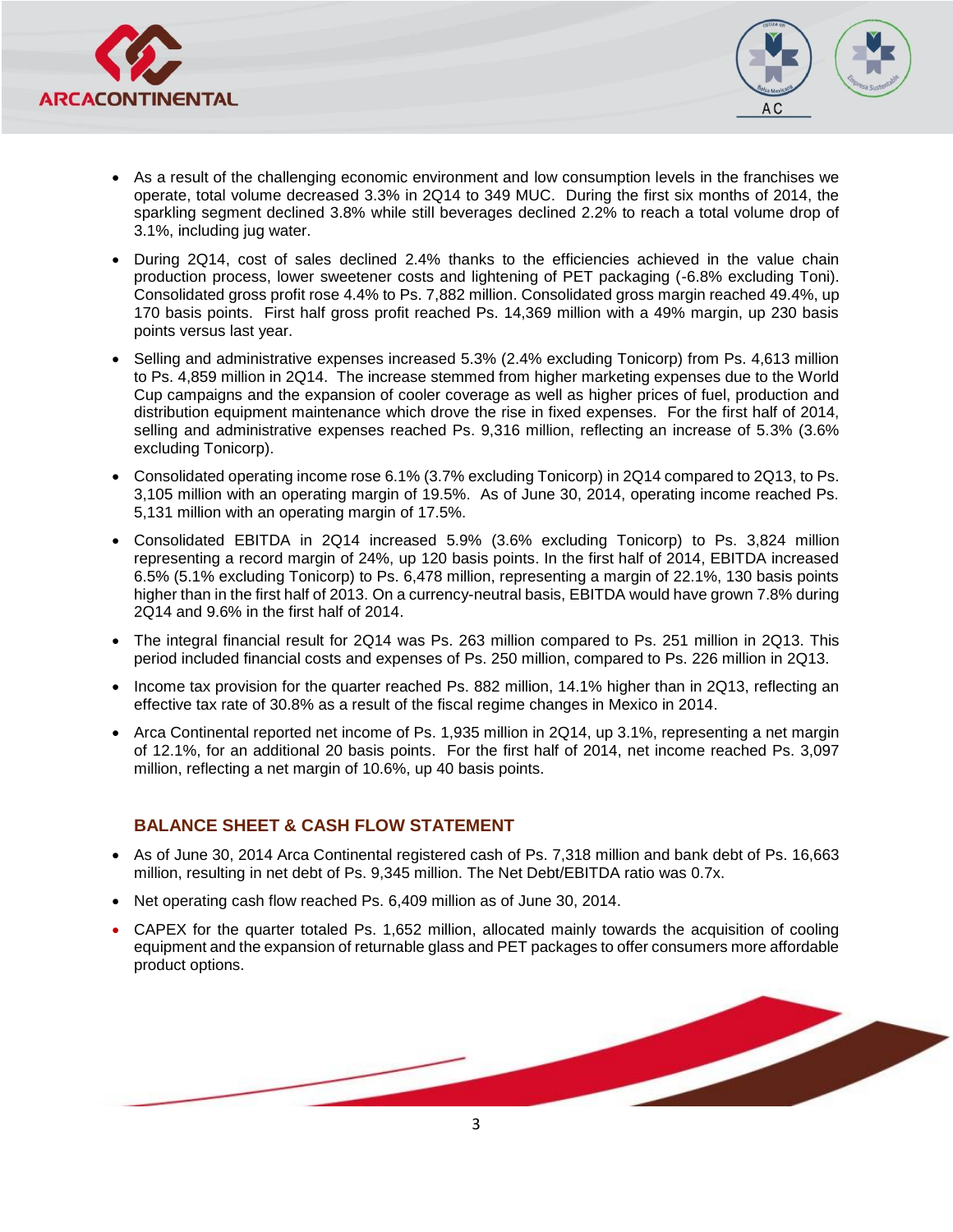



## **AC NORTH AMERICA**

*Arca Continental reports its information for AC North America and AC South America. AC North America includes results for the beverage and snack businesses in Mexico as well as snacks in the U.S., while AC South America include results for the beverage business in Argentina and beverages and snacks in Ecuador.* 

#### **Table 3: North America Data**

|                                 | <b>2Q14</b> | <b>2Q13</b> | Variation % | Jan - Jun '14 | Jan - Jun '13 | <b>Variation %</b> |
|---------------------------------|-------------|-------------|-------------|---------------|---------------|--------------------|
| <b>Volume by Category (MUC)</b> |             |             |             |               |               |                    |
| Colas                           | 171.2       | 177.1       | $-3.3$      | 307.5         | 319.6         | $-3.8$             |
| Flavors                         | 31.2        | 33.9        | $-8.0$      | 55.4          | 61.1          | $-9.3$             |
| <b>Sparkling Total Volume</b>   | 202.4       | 211.0       | $-4.1$      | 362.9         | 380.7         | $-4.7$             |
| Water*                          | 19.5        | 19.8        | $-1.9$      | 32.8          | 32.7          | 0.1                |
| Still Beverages**               | 11.5        | 12.8        | $-10.6$     | 21.0          | 23.4          | $-10.1$            |
| Volume excluding jug            | 233.4       | 243.7       | $-4.2$      | 416.7         | 436.8         | $-4.6$             |
| Juq                             | 48.9        | 50.3        | $-2.6$      | 89.1          | 89.0          | 0.0                |
| <b>Total Volume</b>             | 282.3       | 293.9       | $-4.0$      | 505.7         | 525.8         | $-3.8$             |
| Mix (%)                         |             |             |             |               |               |                    |
| Returnable                      | 37.4        | 35.4        | 2.0         | 37.4          | 35.2          | 2.2                |
| Non Returnable                  | 62.6        | 64.6        | $-2.0$      | 62.6          | 64.8          | $-2.2$             |
| Multi-serve                     | 51.6        | 51.1        | 0.5         | 51.5          | 51.1          | 0.4                |
| Single-serve                    | 48.4        | 48.9        | $-0.5$      | 48.5          | 48.9          | $-0.4$             |
| Income Statement (MM MXP)       |             |             |             |               |               |                    |
| <b>Net Sales</b>                | 12,434      | 12,654      | $-1.7$      | 22,513        | 22,643        | $-0.6$             |
| EBITDA                          | 3,249       | 3,097       | 4.9         | 5,285         | 4,986         | 6.0                |

*\* Includes all single-serve presentations of purified, flavored, and mineral water.*

*\*\* Includes teas, isotonics, energy drinks, juices, nectars, and fruit beverages.* 

### **OPERATING RESULTS – NORTH AMERICA**

- Mexico Beverages posted net sales of Ps. 11,355 million during 2Q14, with a decline in sales volume of 4% to 282 MUC, while market share continued to increase. The average price per unit case, excluding jug water, increased 2.1% to Ps. 47.31 in 2Q14. The strength of our product portfolio and our ability to efficiently manage our price architecture have proven effective at the point of sale where the preference for our products by consumers continues, thereby achieving the Company's short and long-term objectives.
- EBITDA reached Ps. 3,249 million, up 4.9% and representing a margin of 26.1%, 170 basis points higher than in 2Q13. For the first half of 2014, this line item reached Ps. 5,285 million, up 6% and representing a margin of 23.5%, up 150 basis points.

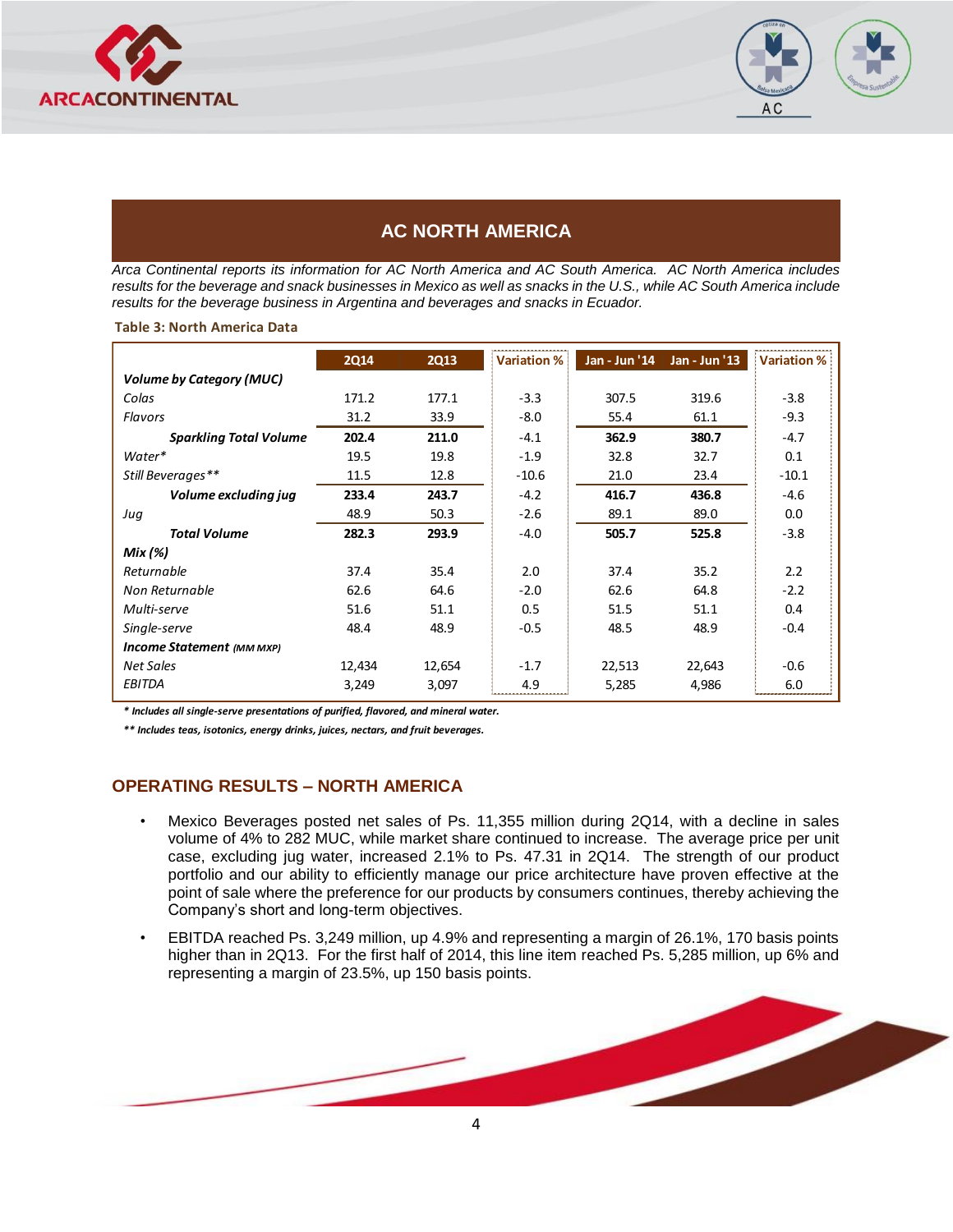



- Powerade consolidated its position as leader in the sports drink segment within the traditional channel, increasing its market share in 7 of the 8 regions in which we operate with 50% coverage within the franchise.
- As of June 30, 2014, jug water posted a 3.7% sales increase when compared to the same period in 2013, with flat volumes in the face of strong competition within an environment of low purchasing power. DTH sales reached 261 distribution routes of which 210 already include Santa Clara in their portfolio, thereby increasing the product offering directly at the homes of our consumers.
- AC reached 65% RTM (Route to Market) coverage upon adding the distribution centers of Zapopan and San Luis. With this added coverage, the Company has achieved favorable results in servicing costs, with greater efficiencies and strengthening execution at the point of sale.
- With a 1.8% rise in revenues for 2Q14 when compared to 2Q13, the vending machine business was able to maintain the growth trend achieved in 2014, with accumulated sales growth of 3.1% when compared to the first half of 2013 thanks to this business' efficient service model.
- Nostalgia continues posting strong results in the U.S. strengthening its presence and preference among consumers. Besides offering Coca-Cola brand products, Arca Continental's flavored brands have been highly successful, including the recent launch of Fanta Variety Pack, a Fanta pack with 3 different flavors.
- Topo Chico increased its sales volume in the U.S. by 6.4%, increasing promotions such as the Topo Chico 4-Pack sold at major retail chains in Southern Texas.
- Bokados has had a strong first half of the year. The investments made, launching of new products and the projects initiated to improve the service to our clients, enabled us to capture opportunities in a market affected by the price increase due to the special tax passed on to consumers. The Wise product portfolio in Mexico has been expanded to include All Natural Potato Chips and Butter Popcorn, and innovative products based on mixes have been launched, thereby maintaining growth in volume, sales and EBITDA.
- In the U.S., Wise has increased sales volume and revenues even despite adverse weather conditions in the first half of the year. Coverage has increased in Alabama, Mississippi, Louisiana and the South through major retail chains.

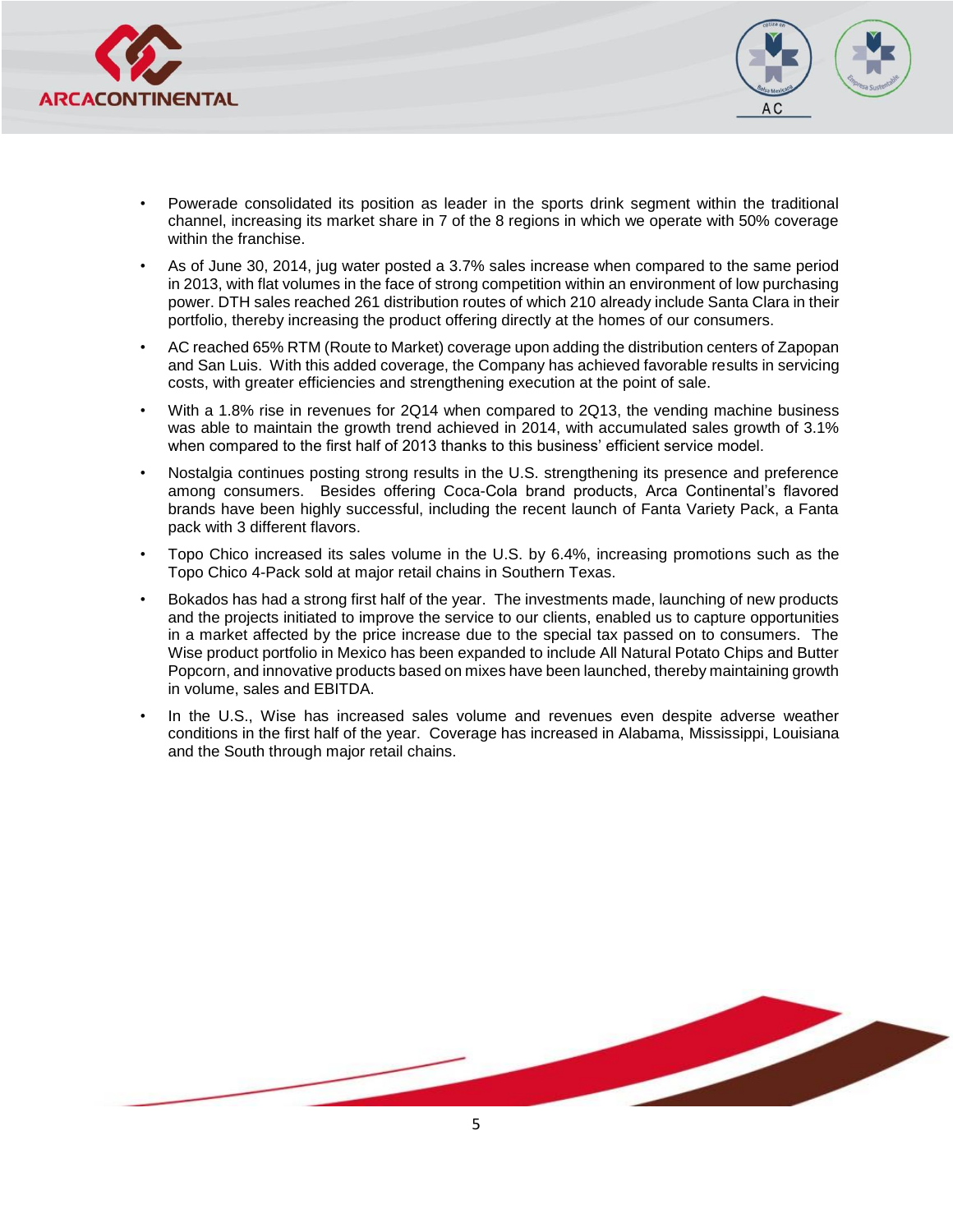



## **AC SOUTH AMERICA**

*On April 15, 2014, Arca Continental completed, in association with The Coca-Cola Company, the acquisition of a majority stake in Holding Tonicorp, S.A. This association was done via a joint agreement whereby each party owns a 50% stake; in this report on the second quarter 2014 results, we consolidate our proportional results in this business.* 

#### **Table 4: South America Data**

|                                 | <b>2Q14</b> | <b>2Q13</b> | Variation % | Jan - Jun '14 | Jan - Jun '13 | Variation % |
|---------------------------------|-------------|-------------|-------------|---------------|---------------|-------------|
| <b>Volume by Category (MUC)</b> |             |             |             |               |               |             |
| Colas                           | 38.7        | 38.1        | 1.4         | 78.0          | 78.4          | $-0.6$      |
| Flavors                         | 17.8        | 18.2        | $-2.6$      | 38.1          | 39.0          | $-2.4$      |
| <b>Sparkling Total Volume</b>   | 56.4        | 56.4        | 0.1         | 116.0         | 117.4         | $-1.2$      |
| Water*                          | 5.3         | 5.5         | $-4.2$      | 11.3          | 10.5          | 6.9         |
| Still Beverages**               | 4.5         | 4.7         | $-3.8$      | 9.0           | 9.1           | $-0.9$      |
| <b>Total Volume</b>             | 66.2        | 66.6        | $-0.5$      | 136.3         | 137.0         | $-0.5$      |
| Mix (%)                         |             |             |             |               |               |             |
| Returnable                      | 31.5        | 29.3        | 2.2         | 31.3          | 30.1          | 1.2         |
| Non Returnable                  | 68.5        | 70.7        | $-2.2$      | 68.7          | 69.9          | $-1.2$      |
| Multi-serve                     | 81.8        | 82.6        | $-0.8$      | 82.3          | 83.1          | $-0.8$      |
| Single-serve                    | 18.2        | 17.4        | 0.8         | 17.7          | 16.9          | 0.8         |
| Income Statement (MM MXP)       |             |             |             |               |               |             |
| Net Sales                       | 3,524       | 3,171       | 11.1        | 6,815         | 6,557         | 3.9         |
| EBITDA                          | 575         | 513         | 12.2        | 1,194         | 1,097         | 8.8         |

*\* Includes all single-serve presentations of purified, flavored, and mineral water.*

*\*\* Includes teas, isotonics, energy drinks, juices, nectars, and fruit beverages.* 

### **OPERATING RESULTS – SOUTH AMERICA**

- Net sales for the South America Division have been impacted primarily by the weak economic conditions, the reduction in wages in real terms in Argentina and the devaluation of the Argentine peso. This line item increased 11.1% to Ps. 3,524 million in 2Q14; excluding the effects of Tonicorp, this figure decreased 6.7%. Net sales for the first half of 2014 were Ps. 6,815 million, 3.9% above the same period last year, and down 4.7% excluding Tonicorp.
- Total sales volume for South America remained practically flat when compared to 2Q13, with a 1.4% increase in the Colas segment, a loss posted in the still beverage segment and drops of 4.2% in single serve water and 3.8% in juices and teas.

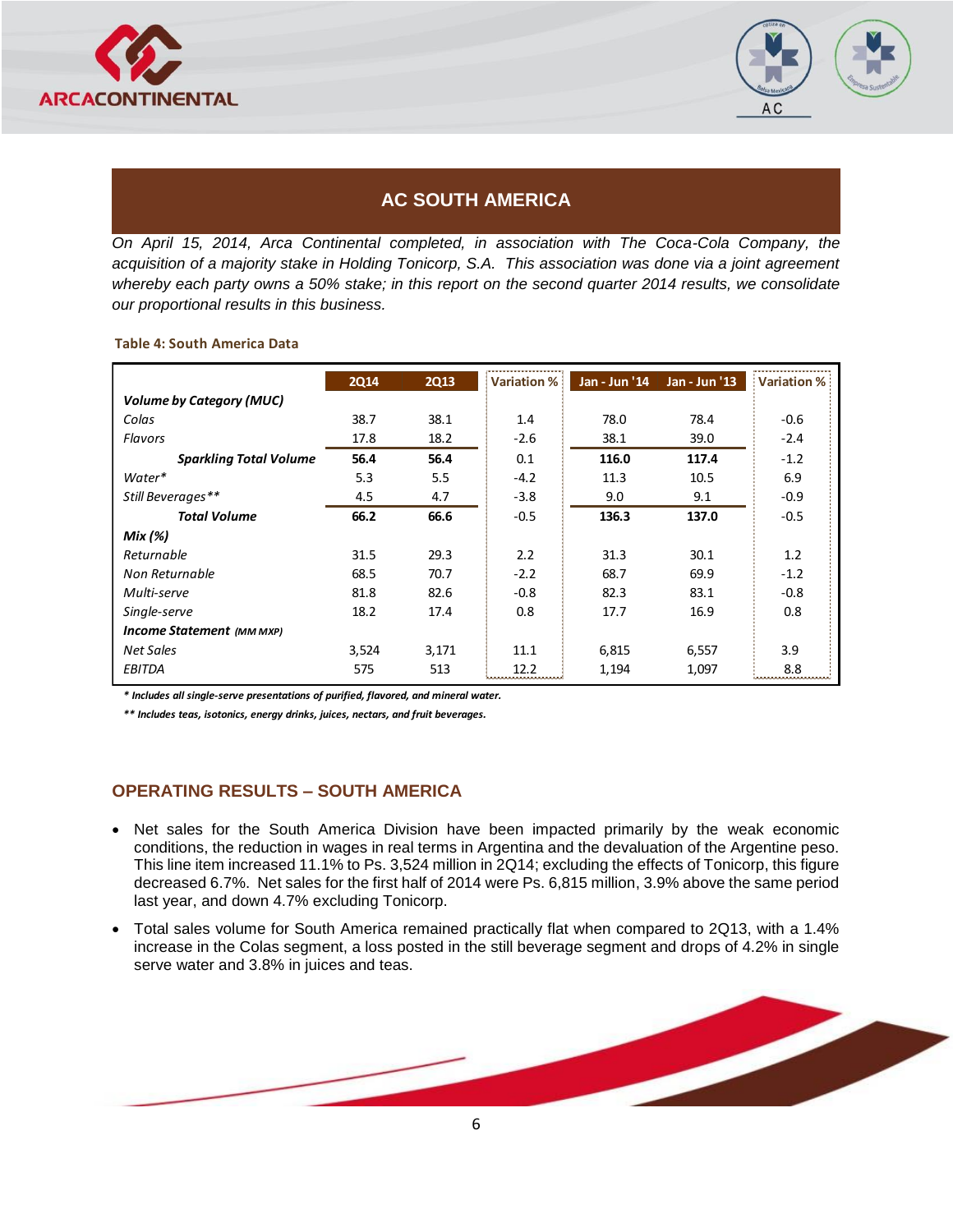



- EBITDA for South America increased 12.2% to Ps. 575 million in 2Q14, for a margin of 16.3%, up 10 basis points over the same period last year.
- Net income for the second quarter of 2014 reached Ps. 228 million, representing a net margin of 6.5%. For the first half of 2014, this figure reached Ps. 532 million which remained flat versus the same period last year.

### **Argentina**

- Sales volume declined 1.7% in 2Q14, mainly as a result of tough economic conditions and the reduction in wages in real terms. The colas segment increased 2.8% while still beverages increased 0.6% when compared to the same period in 2013, partially offsetting the 11% drop in the flavors segment. In the first six months of 2014, sales volume in Argentina decreased 3.2%.
- Through market-focused initiatives, as well as an increase in cooler coverage, we maintained our lead position in the sparkling beverage segment and continue improving our share of the still beverage segment, particularly sports drinks.
- In our territories, we increased our mix of returnable packages by 3.5 percentage points thanks to the expansion of packaging coverage, such as the 2-liter Re-PET format, thereby maintaining affordability for our consumers.
- We continue expanding our portfolio of Aquarius flavored water, with the launch of the 2.25-liter oneway PET presentation, driving growth in this category.
- In Formosa, we initiated in-line blowing production which will yield major benefits by reducing fleet costs and production times from the transportation of containers.

### **Ecuador**

- Sales volume in Ecuador for 2Q14 remained flat when compared to 2Q13 due to the 3.2% increase in the flavors segment offset by the 4.1% decline in still beverages. In the first half of 2014, volumes increased 1.8% when compared to 2013, mainly due to the 16.4% increase in single serve water volume.
- We continue expanding our coverage of chilled beverages in Ecuador, with over 11 thousand coolers installed in the first half of the year, reaching 43% cooler coverage.
- In terms of teas, we gained 2.2 percentage points in market share, thereby consolidating our position as leaders in this segment with 78.7% market share.
- Single serve presentations have consistently improved volume in the first half of the year, with 26% of the product mix, bringing higher profitability to the operation.
- As of June 2014, Tonicorp has posted double-digit EBITDA and net income growth, while continuing the standardization process and adoption of its operations.

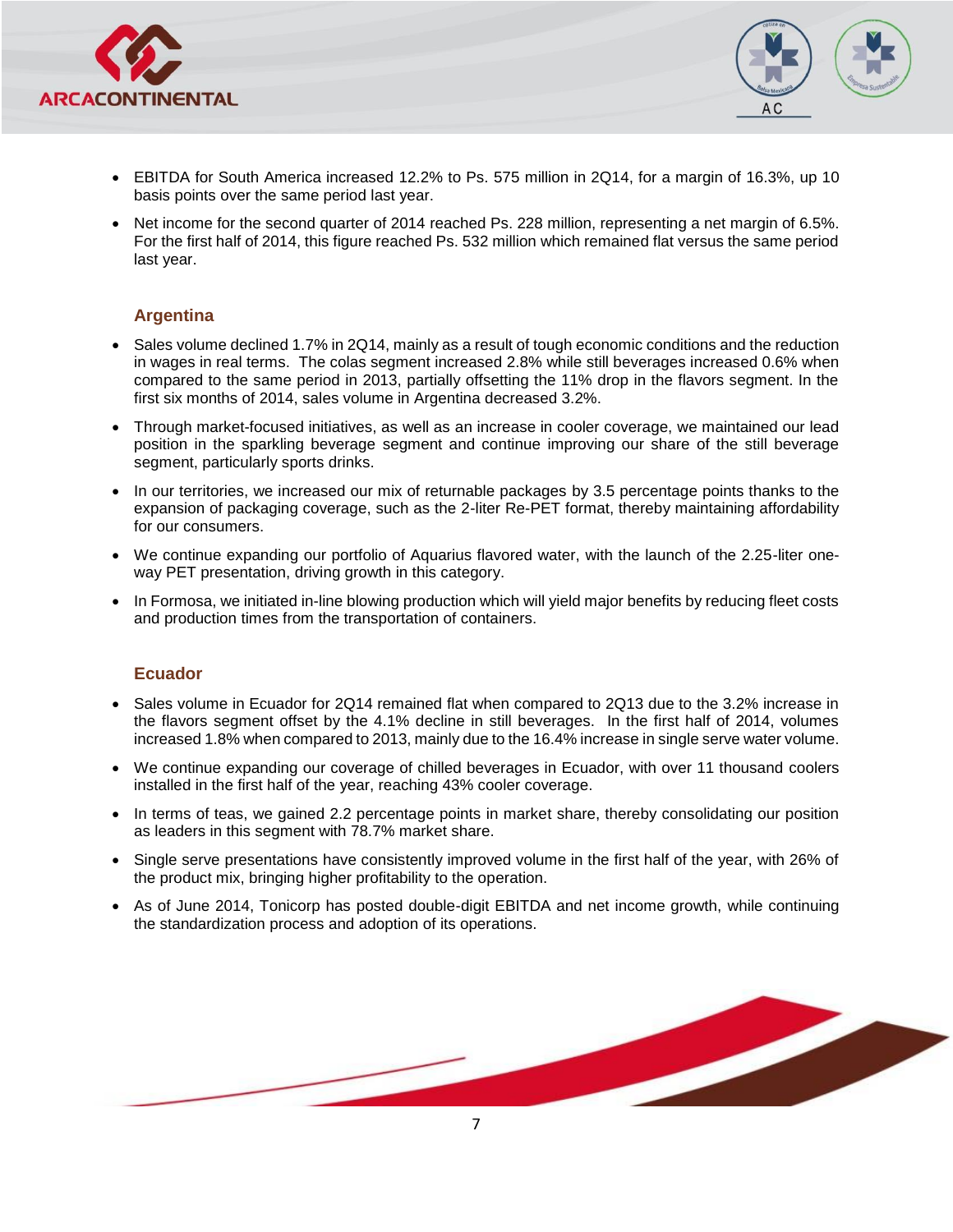



## **RECENT EVENTS**

- Latin Finance presented Arca Continental the award for "Best Managed Mexican Corporate". To select the winner, the editors of this publication took into account qualitative and quantitative factors, including market opinions obtained via surveys.
- Arca Continental Argentina inaugurated a new Hot-Fill production line in its Salta plant. With an investment exceeding US\$20 million, the Salta plant increases its capacity and operating flexibility. This investment is in addition to the US\$40 million invested in 2013 as part of the strategic plan to reinforce the production operations in this country, which will continue over the next 2 years, in the various operations of the Company in Northern Argentina.
- On April 15, 2014, we completed our association with The Coca-Cola Company to acquire a majority stake in Holding Tonicorp, S.A.

#### **CONFERENCE CALL INFORMATION**

Arca Continental will host a conference call on Thursday, July 17, 2014 to discuss these results at 9:00 am Mexico/Monterrey time / 10:00 am New York time. A live webcast of this event is available at: [www.arcacontal/inversionistas](http://www.arcacontal/inversionistas) or connect via telephone by dialing:

| Access Code: 36151                |                   |
|-----------------------------------|-------------------|
| <b>International Participants</b> | +1 334 323 7224   |
| Toll-Free from within Mexico      | +001 800 368 1029 |
| From within the U.S.              | +1 800 311 9401   |

#### **About Arca Continental**

Arca Continental produces, distributes and sells non-alcoholic beverages under The Coca-Cola Company brand, as well as snacks under the brands of Bokados in Mexico, Inalecsa in Ecuador and Wise in the U.S. with an outstanding history spanning more than 85 years, Arca Continental is the second-largest Coca-Cola bottler in Latin America and one of the largest in the world. Within its Coca-Cola franchise territory, the Company serves over 53 million consumers in Northern and Western Mexico, Ecuador and Northern Argentina. The Company's shares trade on the Mexican Stock Exchange under the ticker symbol "AC". For more information on Arca Continental, please visit [www.arcacontal.com](http://www.arcacontal.com/) or download th[e AC Investor](https://itunes.apple.com/mx/app/ac-investor/id568183298?mt=8) iPad app.

This material may contain forward-looking statements regarding Arca Continental and its subsidiaries based on management's expectations. This information as well as statements regarding future events and expectations is subject to risks and uncertainties, as well as factors that could cause the results, performance and achievements of the Company to differ at any time. Such factors include changes in the general economic, political, governmental and commercial conditions both domestically and globally, as well as variations in interest rates, inflation rates, exchange rate volatility, tax rates, the demand for and the price of carbonated beverages, water, and the price of sugar and other raw materials used in the production of sparkling beverages, weather conditions and various others. As a result of these risks and factors, actual results could be materially different from the estimates provided; therefore, Arca Continental does not accept responsibility for any variations or for the information provided by official sources.

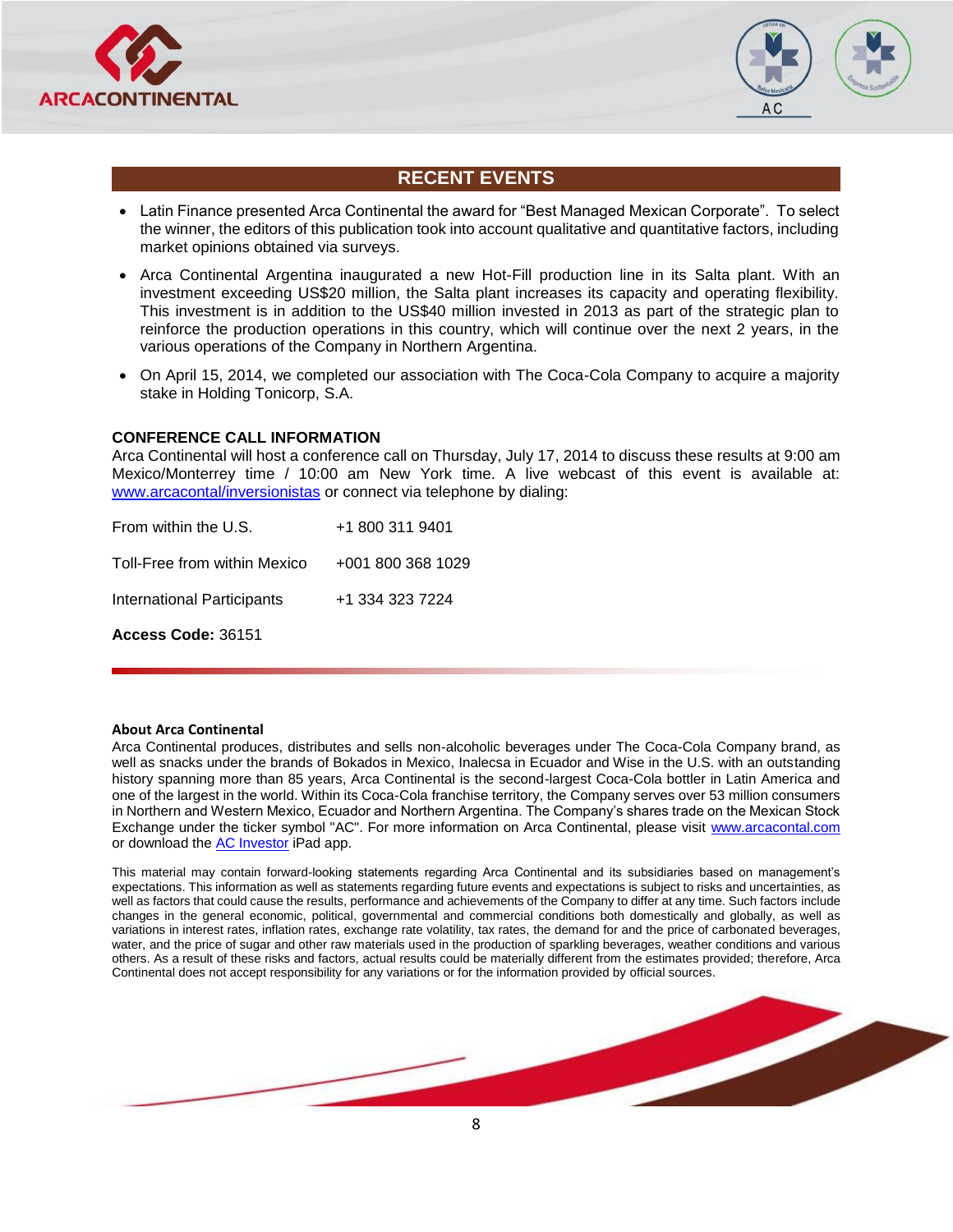



#### **Arca Continental, S.A.B. de C.V. and Subsidiaries Consolidated Income Statement (millions of Mexican pesos)**

|                                                |             |             | <b>Variation</b> |        |               |               | Variation     |        |
|------------------------------------------------|-------------|-------------|------------------|--------|---------------|---------------|---------------|--------|
|                                                | <b>2Q14</b> | <b>2Q13</b> | <b>MM MXP</b>    | ℅      | Jan - Jun '14 | Jan - Jun '13 | <b>MM MXP</b> | %      |
|                                                |             |             |                  |        |               |               |               |        |
| Net sales                                      | 15,958      | 15,825      | 133              | 0.8    | 29,328        | 29,200        | 128           | 0.4    |
| Cost of Sales                                  | 8,076       | 8,277       | $-201$           | (2.4)  | 14,959        | 15,552        | $-593$        | (3.8)  |
| <b>Gross Profit</b>                            | 7,882       | 7,548       | 334              | 4.4    | 14,369        | 13,648        | 721           | 5.3    |
|                                                | 49.4%       | 47.7%       |                  |        | 49.0%         | 46.7%         |               |        |
| Selling Expenses                               | 4,011       | 3,735       | 276              | 7.4    | 7,638         | 7,162         | 476           | 6.7    |
| Administrative Expenses                        | 848         | 878         | $-29$            | (3.4)  | 1,678         | 1,696         | $-18$         | (1.1)  |
| <b>Total Costs</b>                             | 4,859       | 4,613       | 246              | 5.3    | 9,316         | 8,858         | 458           | 5.2    |
|                                                | 30.5%       | 29.1%       |                  |        | 31.8%         | 30.3%         |               |        |
| Non Recurring Expenses                         | 52          | 30          | 22               | 71.9   | 56            | 93            | $-37$         | (40.1) |
| Operating Income before other income           | 2,970       | 2,905       | 66               | 2.3    | 4,998         | 4,697         | 301           | 6.4    |
|                                                |             |             |                  |        |               |               |               |        |
| Other Income (Expenses) <sup>1</sup>           | 134         | 20          | 114              | 578.9  | 134           | 44            | 89            | 201.8  |
| <b>Operating Income</b>                        | 3,105       | 2,925       | 180              | 6.1    | 5,131         | 4,741         | 390           | 8.2    |
|                                                | 19.5%       | 18.5%       |                  |        | 17.5%         | 16.2%         |               |        |
| Interest Expense Net                           | $-250$      | $-226$      | $-23$            | 10.4   | $-483$        | $-441$        | $-42$         | 9.6    |
|                                                |             |             |                  |        |               |               |               |        |
| Exchange Gain (Loss)                           | $-13$       | $-25$       | 12               | (46.5) | -8            | $-32$         | 25            | (76.3) |
| Comprehensive Financial Results                | $-263$      | $-251$      | $-12$            | 4.7    | $-491$        | $-474$        | $-18$         | 3.7    |
| Share of net income of associates <sup>2</sup> | 25          | 38          | $-13$            | (33.8) | 33            | 72            | $-39$         | (54.2) |
| <b>Earnings Before Taxes</b>                   | 2,867       | 2,712       | 155              | 5.7    | 4,673         | 4,340         | 333           | 7.7    |
|                                                |             |             |                  |        |               |               |               |        |
| <b>Profit Taxes</b>                            | 882         | 773         | 109              | 14.1   | 1,455         | 1,240         | 216           | 17.4   |
| Non-controlling interest                       | $-50$       | $-62$       | 12               | (19.3) | $-121$        | $-133$        | 12            | (8.9)  |
| <b>Net Profit</b>                              | 1,935       | 1,878       | 58               | 3.1    | 3,097         | 2,967         | 130           | 4.4    |
|                                                | 12.1%       | 11.9%       |                  |        | 10.6%         | 10.2%         |               |        |
|                                                |             |             |                  |        |               |               |               |        |
| Depreciation and amortization                  | 667         | 655         | 12               | 1.9    | 1,291         | 1,249         | 42            | 3.3    |
| EBITDA                                         | 3,824       | 3,610       | 214              | 5.9    | 6,478         | 6,084         | 394           | 6.5    |
|                                                | 24.0%       | 22.8%       |                  |        | 22.1%         | 20.8%         |               |        |
|                                                |             |             |                  |        |               |               |               |        |
|                                                |             |             |                  |        |               |               |               |        |

EBITDA = Operating Income + Depreciation and Amortization + Non Recurring Expenses

 $^1$ Includes equity method from our participation in operational companies like Jugos del Valle, IEQSA and Bebidas Refrescantes de Nogales

2 Includes equity method from our participation in non-operational companies like PIASA, PetStar, Beta San Miguel, among others

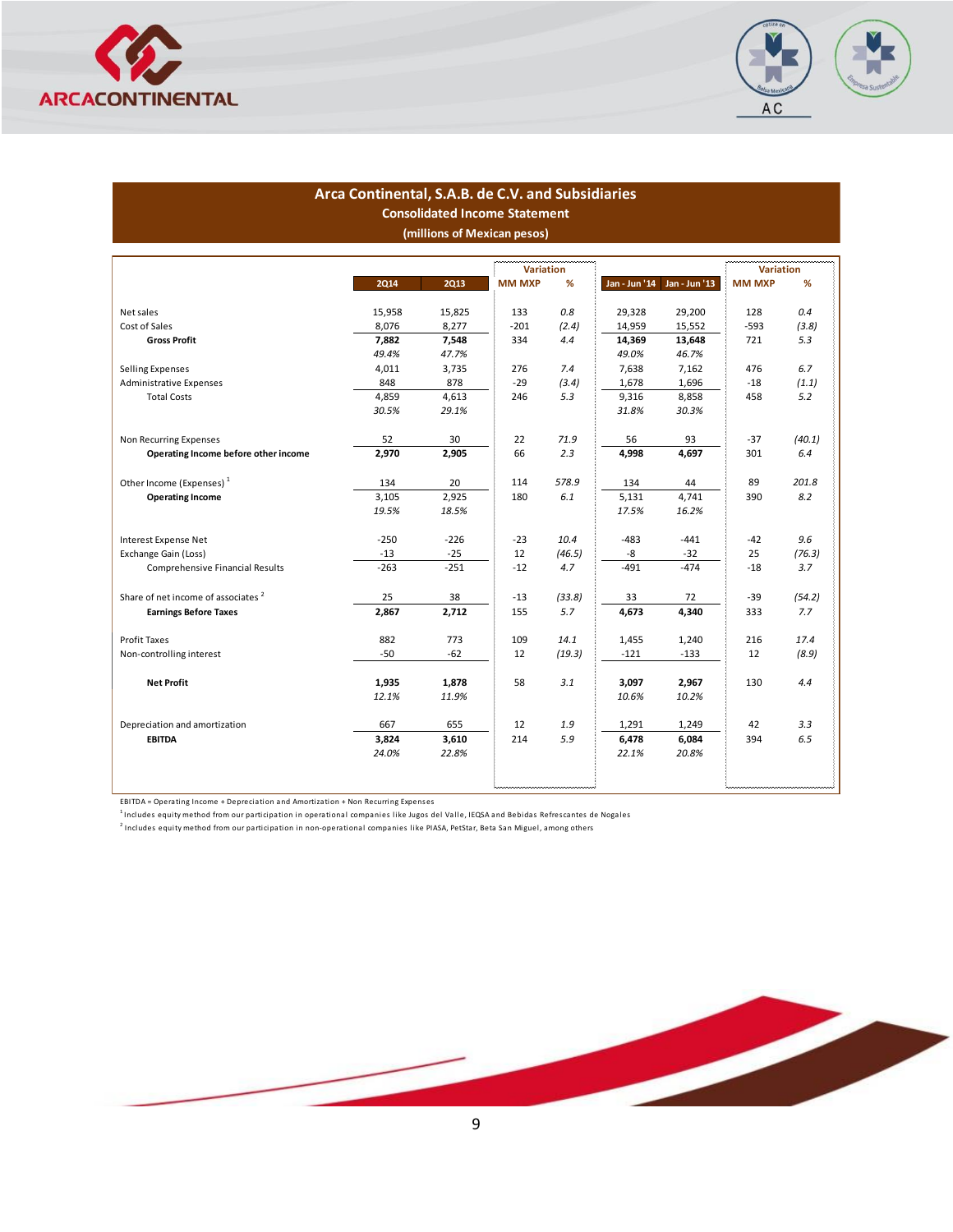



## **Consolidated Balance Sheet Arca Continental, S.A.B. de C.V. and Subsidiaries**

**(millions of Mexican pesos)**

|                                                   | June 30 | December 31 | Variation     |         |
|---------------------------------------------------|---------|-------------|---------------|---------|
|                                                   | 2014    | 2013        | <b>MM MXP</b> | %       |
| <b>ASSETS</b>                                     |         |             |               |         |
| Cash and cash equivalents                         | 7,318   | 2,566       | 4,753         | 185.2   |
| Accounts receivable; Net                          | 3,739   | 3,176       | 563           | 17.7    |
| Inventories                                       | 2,361   | 2,317       | 43            | 1.9     |
| Prepayments                                       | 319     | 180         | 139           | 77.0    |
| <b>Total Current Assets</b>                       | 13,737  | 8,239       | 5,498         | 66.7    |
| Investments in shares and other investments       | 3,889   | 3,801       | 88            | 2.3     |
| Property, plant and other equipment               | 24,373  | 24,171      | 202           | 0.8     |
| Other non current assets                          | 31,640  | 30,137      | 1,503         | 5.0     |
| <b>Total Assets</b>                               | 73,639  | 66,349      | 7,290         | 11.0    |
| <b>LIABILITIES</b>                                |         |             |               |         |
| Short term bank loans                             | 3,172   | 2,376       | 795           | 33.5    |
| Suppliers                                         | 5,094   | 4,297       | 797           | 18.6    |
| Accounts payable and taxes                        | 2,203   | 1,376       | 827           | 60.1    |
| <b>Total Current Liabilities</b>                  | 10,469  | 8,049       | 2,420         | 30.1    |
| Bank Loans and long term liabilities              | 13,491  | 11,701      | 1,790         | 15.3    |
| Deferred income tax and others                    | 5,528   | 5,415       | 113           | 2.1     |
| <b>Total Liabilities</b>                          | 29,488  | 25,165      | 4,323         | 17.2    |
| <b>SHAREHOLDER'S EQUITY</b>                       |         |             |               |         |
| Non controlled participation                      | 2,974   | 2,831       | 142           | 5.0     |
| Capital Stock                                     | 29,090  | 29,066      | 23            | 0.1     |
| <b>Retained Earnings</b>                          | 8,991   | 3,314       | 5,677         | 171.3   |
| <b>Net Profit</b>                                 | 3,097   | 5,973       | $-2,876$      | $-48.2$ |
| <b>Total Shareholders' Equity</b>                 | 44,151  | 41,184      | 2,967         | 7.2     |
| <b>Total Liabilities and Shareholders' Equity</b> | 73,639  | 66,349      | 7,290         | 11.0    |

10